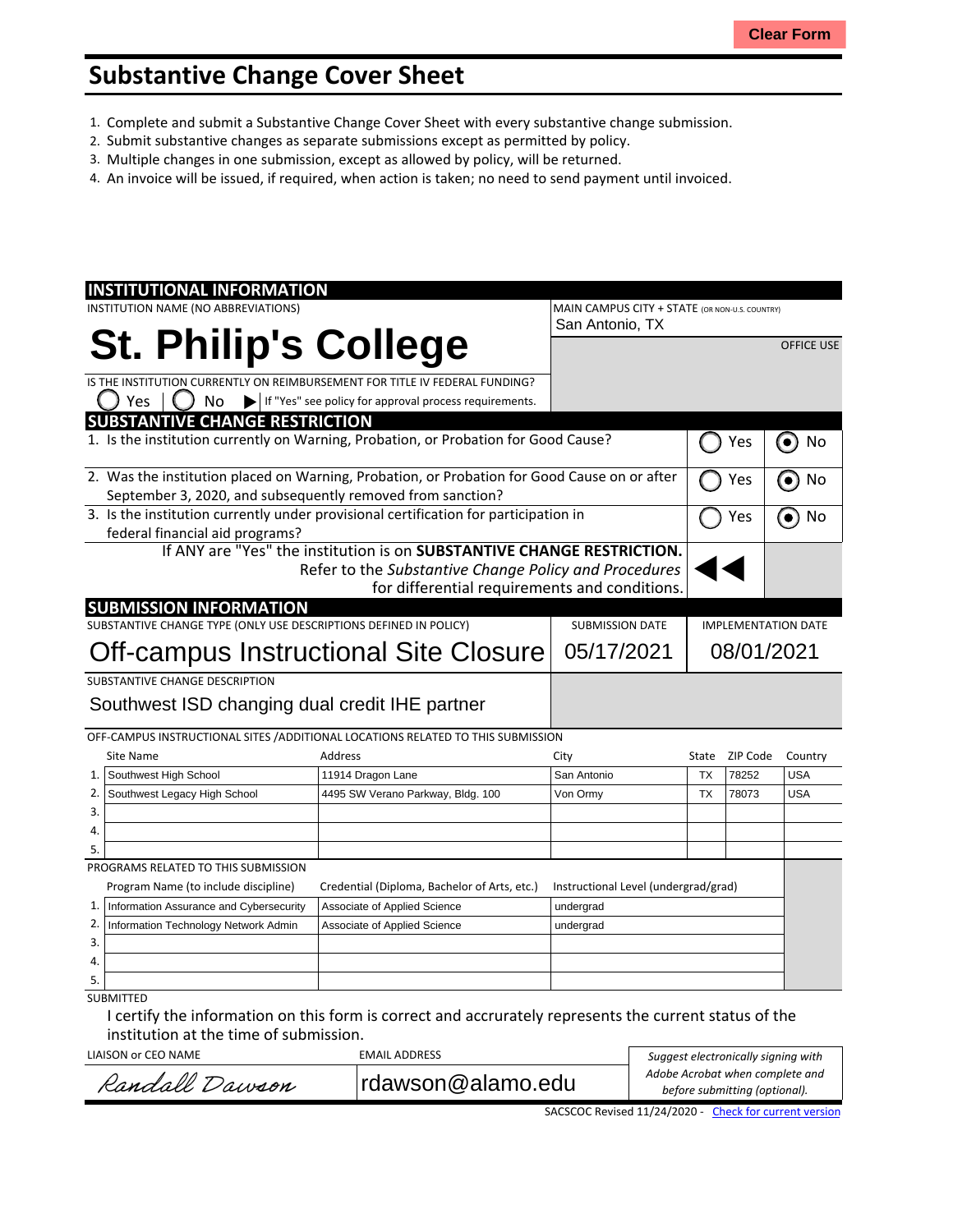

**Office of the President**

May 17, 2021

Dr. Belle Wheelan, President Southern Association of Colleges and Schools Commission on Colleges 1866 Southern Lane, Decatur, GA 30033

Dear Dr. Wheelan,

In keeping with the Southern Association of Colleges and Schools' Principles of Accreditation: Foundations for Quality Enhancement, St. Philip's College would like to notify you of a substantive change impacting changes previously planned for fall 2021. The change relates to Off-campus Instructional Site Closure.

In fall 2020, Southwest Independent School District (ISD) and St. Philip's College proposed a partnership to offer greater than 50% of the coursework required for Information Assurance and Cybersecurity Specialist Associate of Applied Science at Southwest High School, located at 11960 Dragon Lane, San Antonio, TX. 78252 and 25-49% of the coursework required for an Information Technology Cybersecurity Specialist Level I Certificate at Southwest Legacy High School, located at 4495 SW Verano Parkway, Bldg. 100, Von Ormy, TX 78073.

The prospectus submitted for Southwest High School was approved on April 23, 2021, and the notification for Southwest Legacy High School was accepted on February 8, 2021. However, in spring 2021, St. Philip's College received communication from the ISD that they are rescinding this partnership and selecting an alternative higher education partner.

The teach-out plan is attached.

Please let me know if you have any additional questions or concerns regarding this matter.

Sincerely,

Randall Dawson

Randall Dawson Acting President

cc: George Johnson, III, SACSCOC Accreditation Liaison, St. Philip's College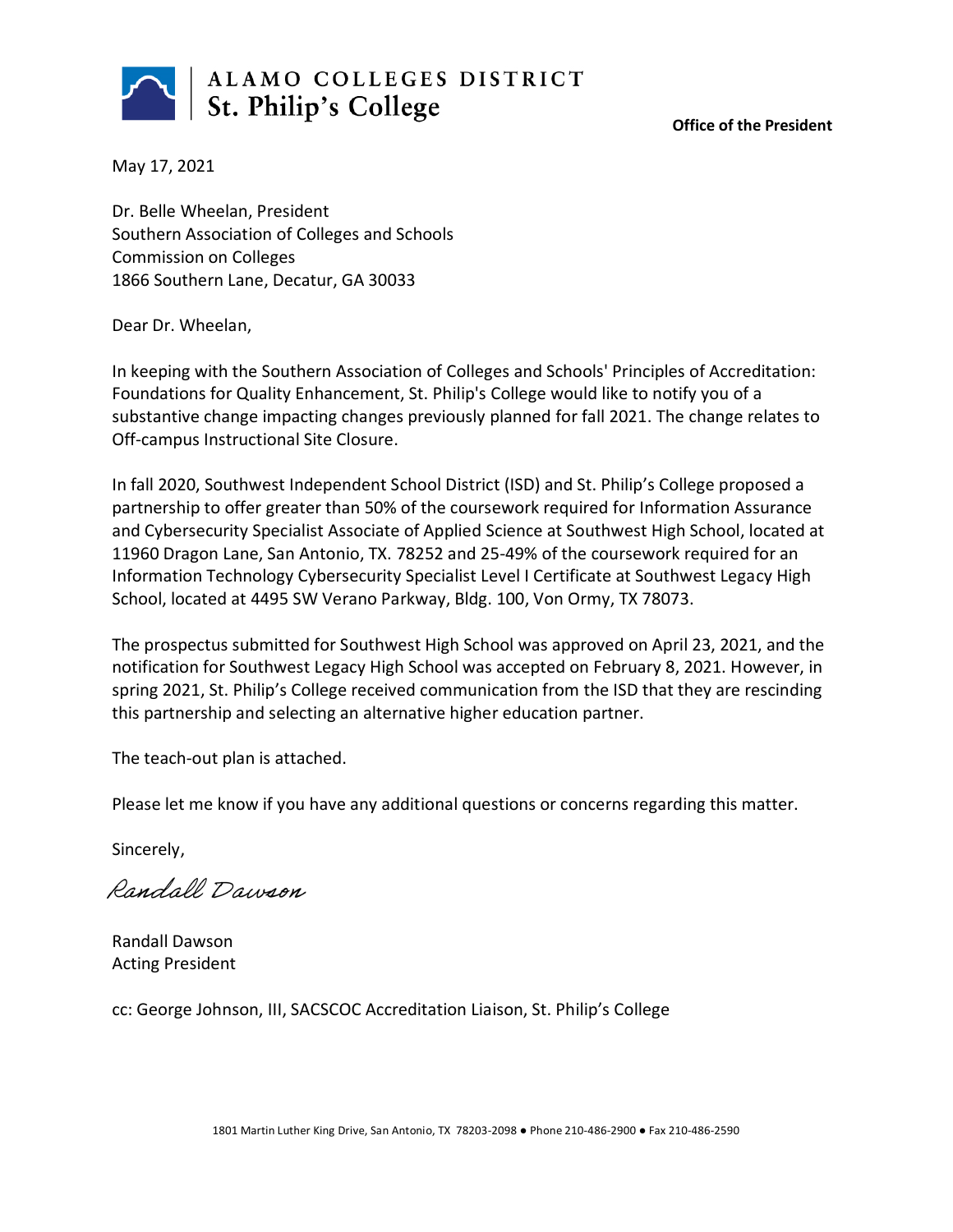## **Teach-out Plan Southwest ISD – Information Assurance & Cybersecurity, A.A.S.**

A teach-out plan is a written plan developed by an institution that provides for the equitable treatment of students if an institution, or an institutional location that provides fifty percent or more of at least one program, ceases to operate before all students have completed their program of study, and may include, if required by the institution's accrediting agency, a teachout agreement between institutions. Teach-out plans must be approved by SACSCOC in advance of implementation.

To be approved, a teach-out plan must include the following information:

1. Date of closure (date when new students will no longer be admitted) Spring 2021 Southwest Independent School District (ISD) rescinded their partnership with St. Philip's College for Southwest High School and Southwest Legacy High School. Both locations will be pursuing dual credit courses with another institution.

Southwest High School last took courses with St. Philips College Spring 2019 and only took 28.33% of the Information Assurance and Cybersecurity, Associate of Applied Science. Southwest Legacy High School last took courses with St. Philips College Spring 2018 and only completed 21.67% of the Information Assurance and Cybersecurity, Associate of Applied Science.

2. An explanation of how affected parties (students, faculty, staff) will be informed of the impending closure.

The change was decided before courses with St. Philip's College began for the planned program implementation. Courses taken in previous years were classified as dual credit courses and were not consistently taken due to issues with the ISD obtaining instructors at their locations.

3. An explanation of how all affected students will be helped to complete their programs of study with minimal disruption.

The students will be taking courses with another area community college partner.

4. An indication as to whether the teach-out plan will incur additional charges/expenses to the students and, if so, how the students will be notified. No cost to Dual Credit students.

5. Copies of signed teach-out agreements with other institutions, if any. There is not a signed teach-out agreement for the courses with Southwest ISD.

6. How faculty and staff will be redeployed or helped to find new employment. All instructors were St. Philip's College instructors and are still employed by St. Philip's College. They have the opportunity to be hired to teach at the new institutional partner selected by the school district. Southwest ISD staff are still employed at their respective locations.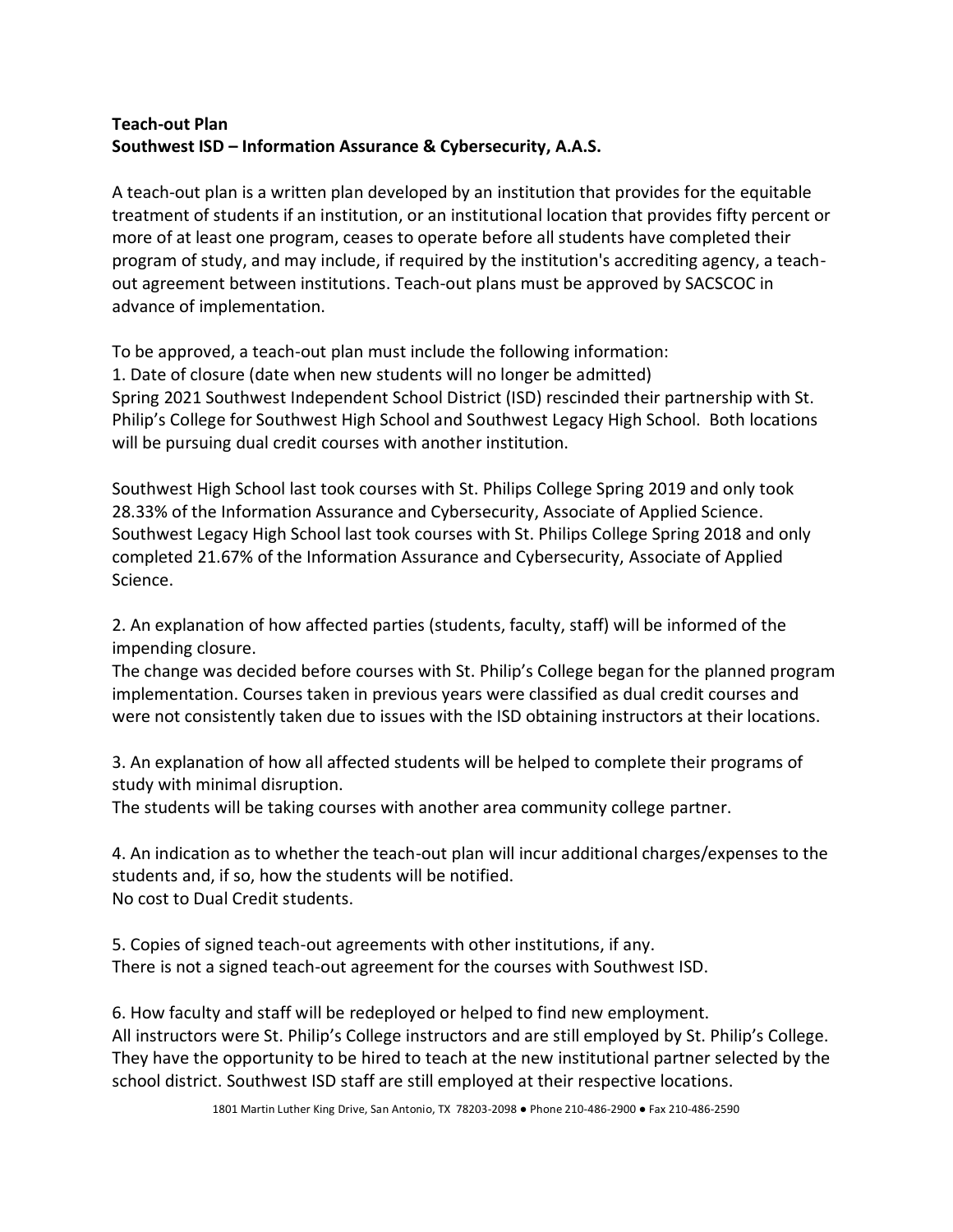7. If closing an institution, arrangement for the storing of student records, disposition of final financial resources and other assets.

Not applicable. St. Philip's College, Southwest High School, and Southwest Legacy High School are operational institutions as of May 4, 2021.